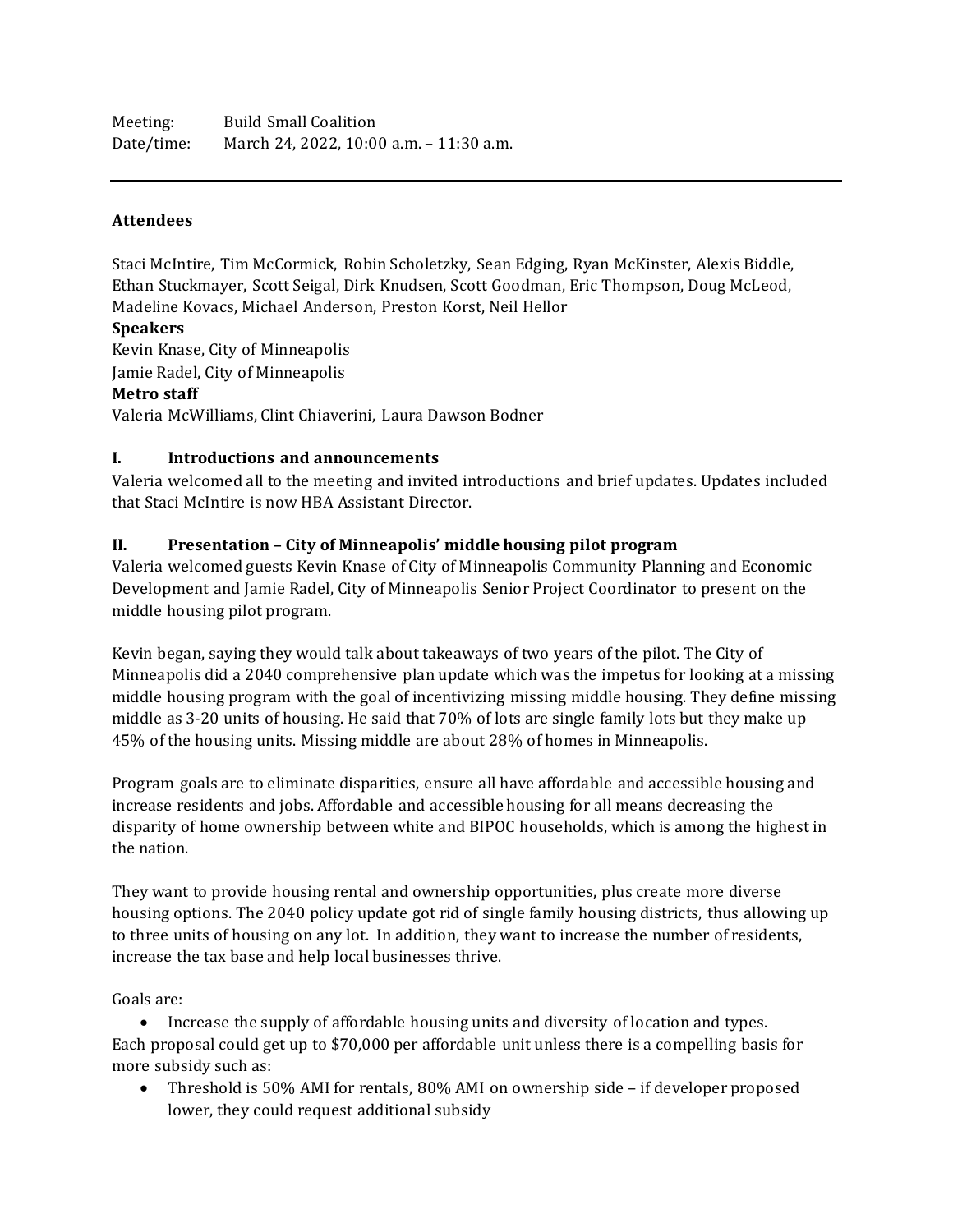- Willingness to do a longer term loan
- Include a sustainability priority in the design, such as passive, net zero or solar Funding:
	- Rental long term deferred loan equity to support affordable rent
- Ownership: funds cover the gap between total development cost and the fair market price Properties:
	- Any parcel in the city, individual or contiguous, city owned or privately owned
	- Demolition could not result in net loss of units on the site

Funding priorities: equitable work opportunities, cost effective, meet affordable local housing needs and certain design features

Source of funding: The City allocated \$500,000 for a first year pilot which came from local city funds.

Kevin shared a slide listing the 2020 and 2021 projects that were awarded, stating that not all moved forward. Of the 2021 projects that are moving forward, the smaller scale projects are moving forward more quickly. They have been able to partner with developers who previously have not participated.

Jamie, who worked on the program implementation, talked about takeaways from the first two years of this pilot.

- There was significant interest in the program. About 70-100 people contacted them initially, many of whom were first time applicants with the city, including new Americans and BIPOC companies.
- Quality of applications received were not the quality that were expected. Make sure forms and directions are clear. Make sure application process is very explicit.
- Ran up against existing requirements standard contracting language is framed around federal contracting language, for example prevailing wage requirements for greater than seven units. Once prevailing wage was applied, some projects did not pencil out.
- Growing construction costs in 2021 has proved to be an issue.
- Second round awards went to projects of seven units are less. Lesson: understand city and organization requirements.
- When working with emerging and new developers, set clear performance deadlines and tie them to release of funds. First set of approvals was too vague.
- There is interest in the program because of opportunity to purchase city lots and gain site control.
- Clear timeline expectations are important.
- Figure out developer readiness and be able to provide them with resources to prevent expenditures of funds/costs that can be avoided. They are building in developer training and referral to other resources. It is unique that the City is offering trainings to help new diverse developers get started, including BIPOC and women.

# **III. Q and A**

Q: Source of funding? Do you have urban renewal districts?